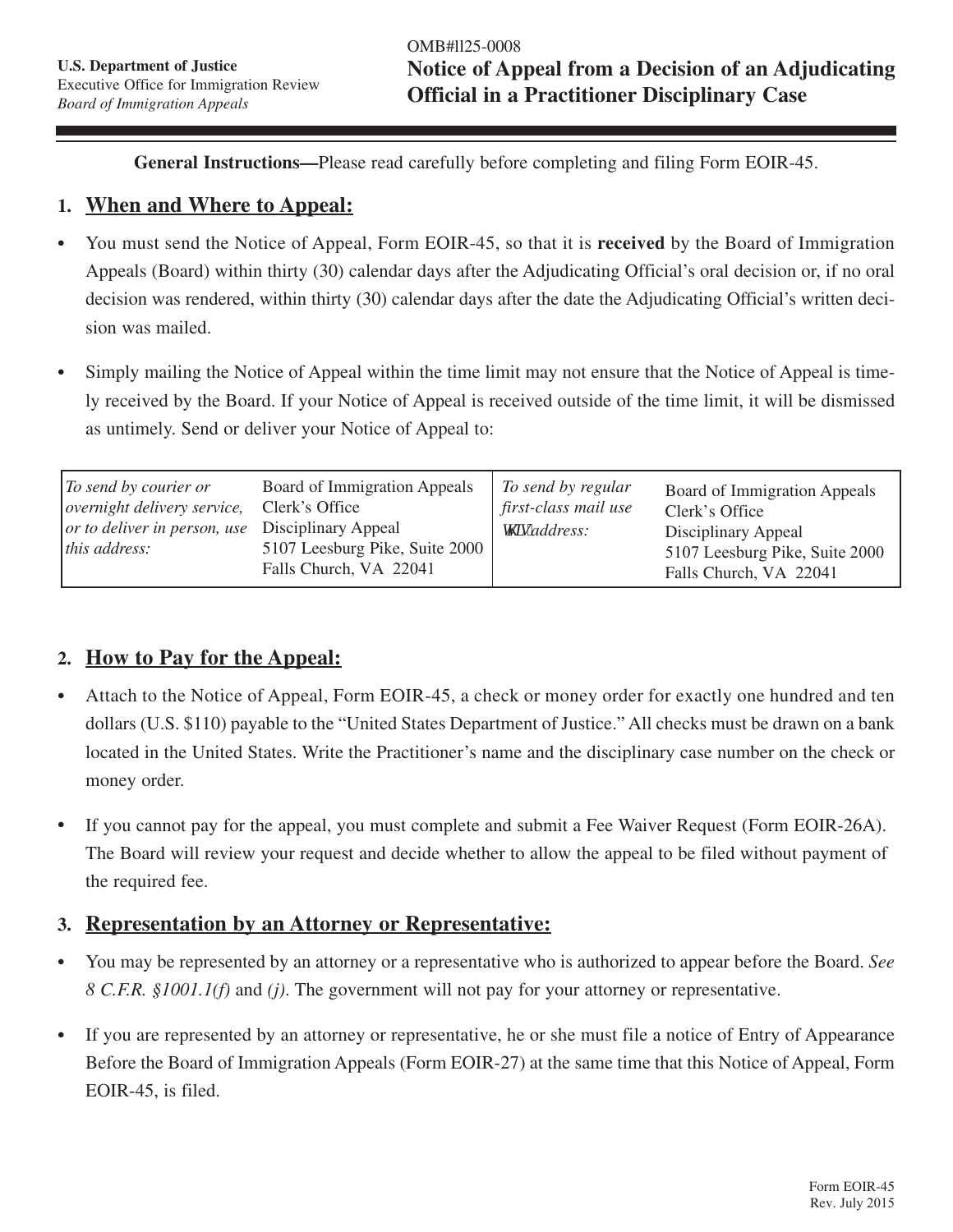# **4. Submission of Brief:**

- You must state detailed reasons for your appeal on the Notice of Appeal, Form EOIR-45, even if you indicate that you intend to file a brief. Please indicate in Item #6 on the Notice of Appeal, Form EOIR-45, if you will file a separate written brief or statement with the Board. The Board will send you a briefing schedule and, in some cases, a hearing transcript (if a hearing was conducted in this case).
- Send a copy of your brief or statement to the Office of the General Counsel of the Executive Office for Immigration Review or the Department of Homeland Security (DHS), whichever office prosecuted your case. You must also provide the Board with a proof of service stating that you have mailed or delivered the brief or statement to EOIR or DHS, as appropriate.

| Office of the General Counsel, EOIR | U.S. Citizenship and Immigration Services      |
|-------------------------------------|------------------------------------------------|
| <b>ATTN: Bar Counsel</b>            | U.S. Department of Homeland Security           |
| 5107 Leesburg Pike, Suite 2600      | Office of the Chief Counsel-Attorney Disipline |
| Falls Church, Virginia 22041        | 20 Massachusetts Ave., NW, Room 4025           |
|                                     | Washington, DC 20529                           |

## **5. Summary Dismissal of Appeal:**

• The Board may summarily dismiss any appeal for any of the following reasons: 1) the practitioner fails to specify the reasons for the appeal; 2) the only reason specified by the practitioner for his or her appeal involves a finding of fact or conclusion of law which was conceded by the practitioner in the disciplinary proceeding below; 3) the Board is satisfied, from a review of the record, that the appeal is filed for an improper purpose, such as to cause unnecessary delay, or that the appeal lacks an arguable basis in fact or law; 4) the practitioner indicates that he or she will file a separate written brief or statement in support of the appeal and then fails to file such a brief or statement within the time period scheduled and does not reasonably explain such failure; and/or 5) the appeal fails to meet essential statutory or regulatory requirements.

## **6. Request for Oral Argument:**

• If you indicate in Item #5 on Form EOIR-45 that you request oral argument before the Board, the Board will inform you if your request is granted. Even if you ask for oral argument, you still must give detailed reasons for your appeal on the Notice of Appeal in item #4 and attachments. The Board ordinarily will not grant a request for oral argument unless you also file a separate written brief or statement.

## **7. Notification of Change of Address:**

• You or your attorney or representative must notify the Board within five (5) days of any change of address or telephone number by submitting the Form EOIR-27 (Check the box in the address section to indicate a new address). A change of address notification is effective only for the case in which it is submitted.

## **8. Further Information:**

• For further guidance please see the Board of Immigration Appeals *Practice Manual* and *Questions and Answers*, which are available on the EOIR website at www.usdoj.gov/eoir.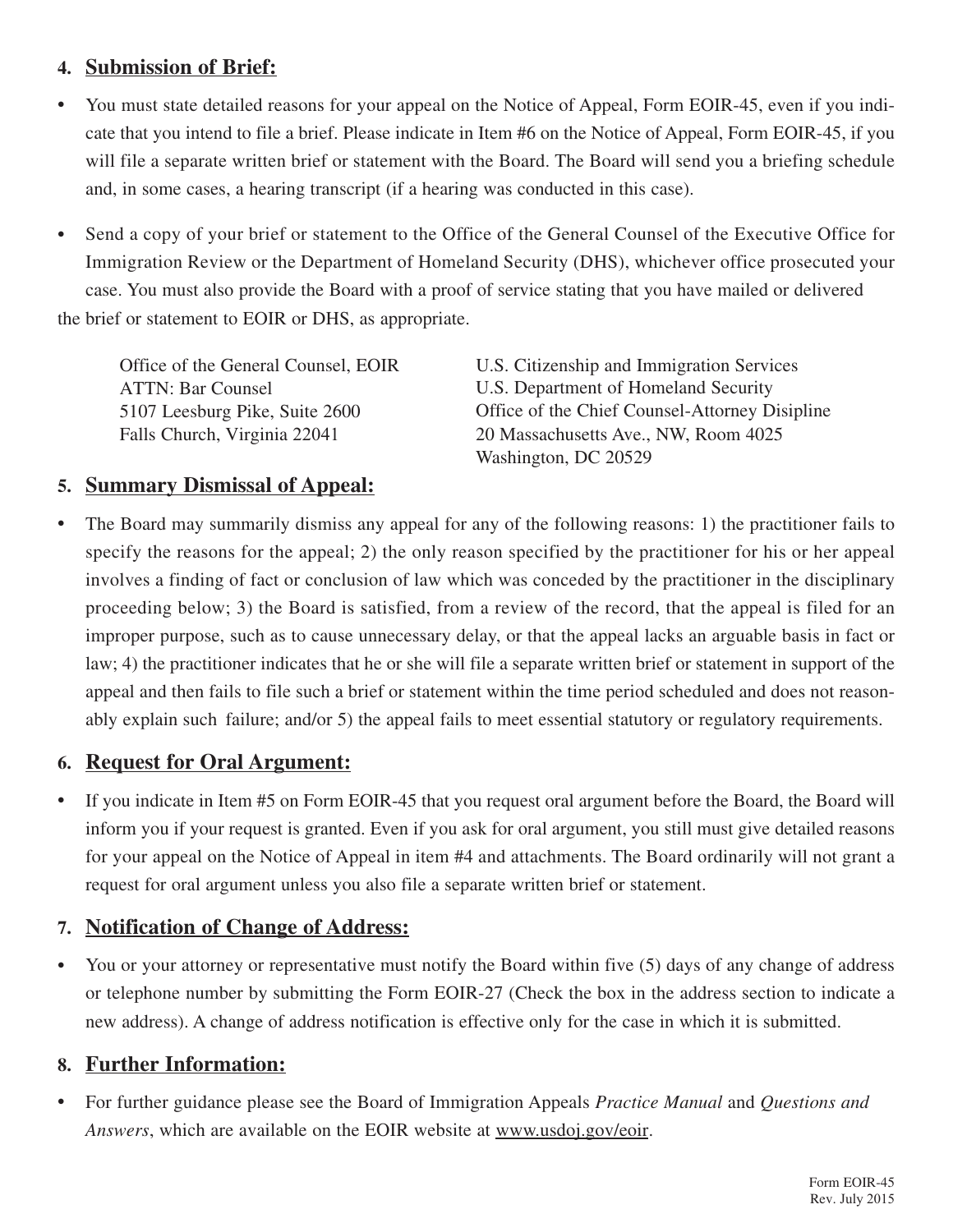**U.S. Department of Justice** Executive Office for Immigration Review *Board of Immigration Appeals*

OMB#ll25-0008 **Notice of Appeal from a Decision of an Adjudicating Official in a Practitioner Disciplinary Case**

|                   |        |                                                                                              |                                 |         |             |  | <b>For Official Use Only</b> |  |
|-------------------|--------|----------------------------------------------------------------------------------------------|---------------------------------|---------|-------------|--|------------------------------|--|
|                   |        |                                                                                              |                                 |         |             |  |                              |  |
| Address:          |        | (Number and Street)                                                                          |                                 |         | (Suite No.) |  |                              |  |
|                   |        |                                                                                              |                                 |         |             |  |                              |  |
|                   | (City) |                                                                                              |                                 | (State) | (Zip Code)  |  |                              |  |
|                   |        |                                                                                              |                                 |         |             |  |                              |  |
| I am              |        | the Respondent                                                                               | <b>DHS</b><br>$\vert \ \ \vert$ |         | EOIR        |  |                              |  |
|                   |        |                                                                                              |                                 |         |             |  |                              |  |
|                   |        | in a timely, written brief or statement filed with the Board. Write the case number on every |                                 |         |             |  |                              |  |
| additional sheet. |        |                                                                                              |                                 |         |             |  |                              |  |
|                   |        |                                                                                              |                                 |         |             |  |                              |  |
|                   |        |                                                                                              |                                 |         |             |  |                              |  |
|                   |        |                                                                                              |                                 |         |             |  |                              |  |
|                   |        |                                                                                              |                                 |         |             |  |                              |  |
|                   |        |                                                                                              |                                 |         |             |  |                              |  |
|                   |        |                                                                                              |                                 |         |             |  |                              |  |
|                   |        |                                                                                              |                                 |         |             |  |                              |  |
|                   |        |                                                                                              |                                 |         |             |  |                              |  |
|                   |        |                                                                                              |                                 |         |             |  |                              |  |
|                   |        |                                                                                              |                                 |         |             |  |                              |  |
|                   |        |                                                                                              |                                 |         |             |  |                              |  |
|                   |        | (Attach more sheets if necessary.)                                                           |                                 |         |             |  |                              |  |

We try to create forms and instructions that are accurate, can be easily understood, and which impose the least possible burden on you to provide us with information. The estimated average time to complete this form is one (1) hour, including the time for reviewing and completing the form, and gathering and attaching supporting documentation. If you have comments regarding the accuracy of this estimate, or suggestions for making this form simpler, you can write to the Executive Office for Immigration Review, Office of the General Counsel, 5107 Leesburg Pike, Suite 2600, Falls Church, Virginia 22041.